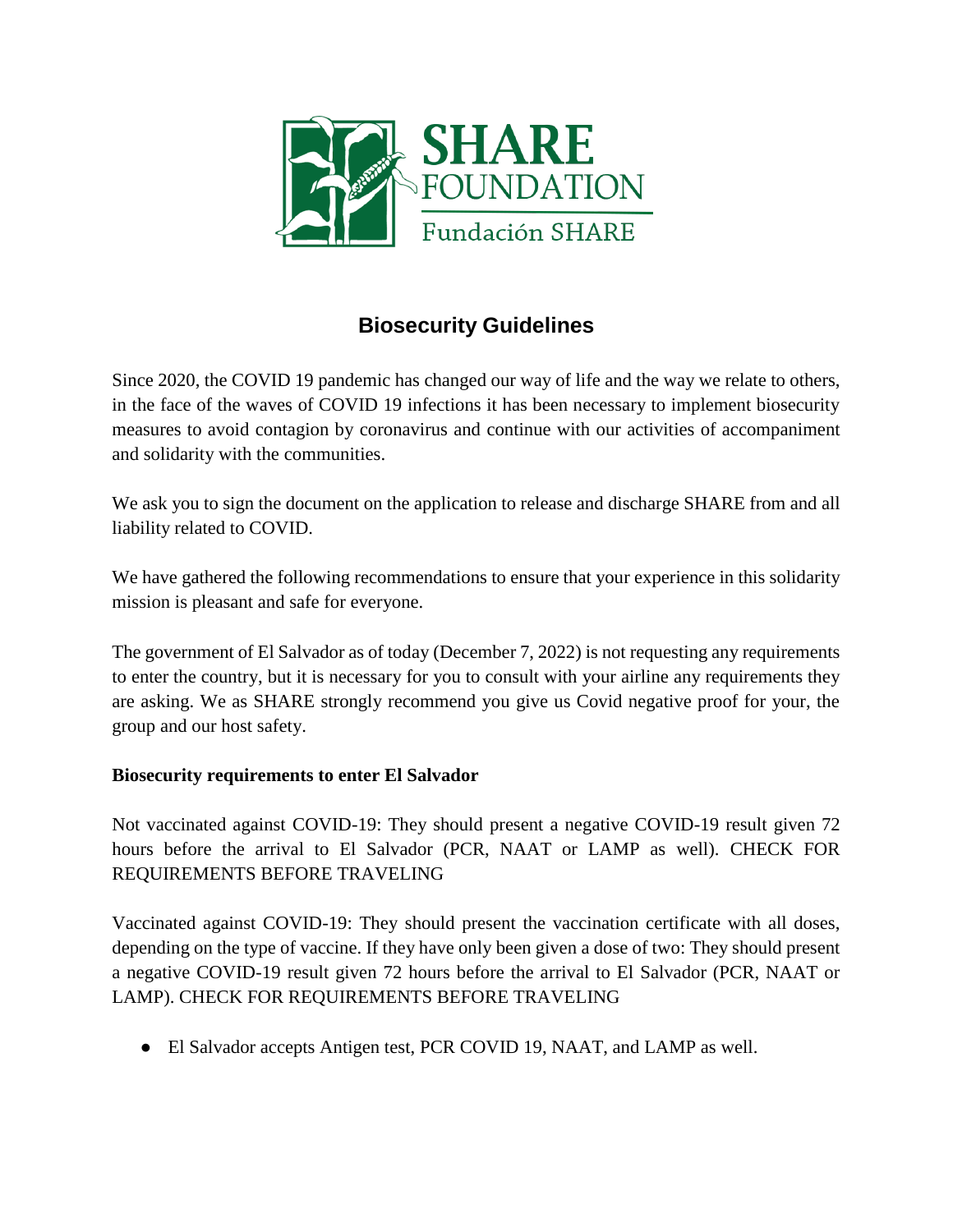## **GENERAL GUIDELINES TO STOP THE SPREAD OF CORONAVIRUS AND PROTECT THE GROUP**

### ● **Get a COVID-19 vaccine.**

We have some rules to guarantee that this travel experience is going to be great and safe for everyone.

#### **When you go on the bus/or any Transportation**

- If you travel in a group, remember to maintain biosecurity conditions: keep your physical distance and wear a mask
- Use the mask properly (Wearing the mask over your nose and mouth when around others)
- Find out and respect the maximum capacity of a transport or establishment. This is how we all take care of ourselves
- Wash your hands often with plain soap and water. If you can't, use 70% alcohol gel
- Use the trash can inside the transport unit. If it does not have it, request that they place one. Let's keep our destinations clean

#### **When you go to eat:**

- Find out about the entry and biosecurity conditions of the place you visit, so that you can comply with them.
- Allows temperature measurement. This measure helps to identify possible infection risks.
- Try to maintain a physical distance, specially if you need to wait in line.
- Disinfect your hands with a 70% alcoholic solution after having contact with surfaces such as tables, doors, menu, cash and others.
- The use of the mask is essential when you are in closed spaces and when you are in open spaces that do not have physical distance of at least 2 meters